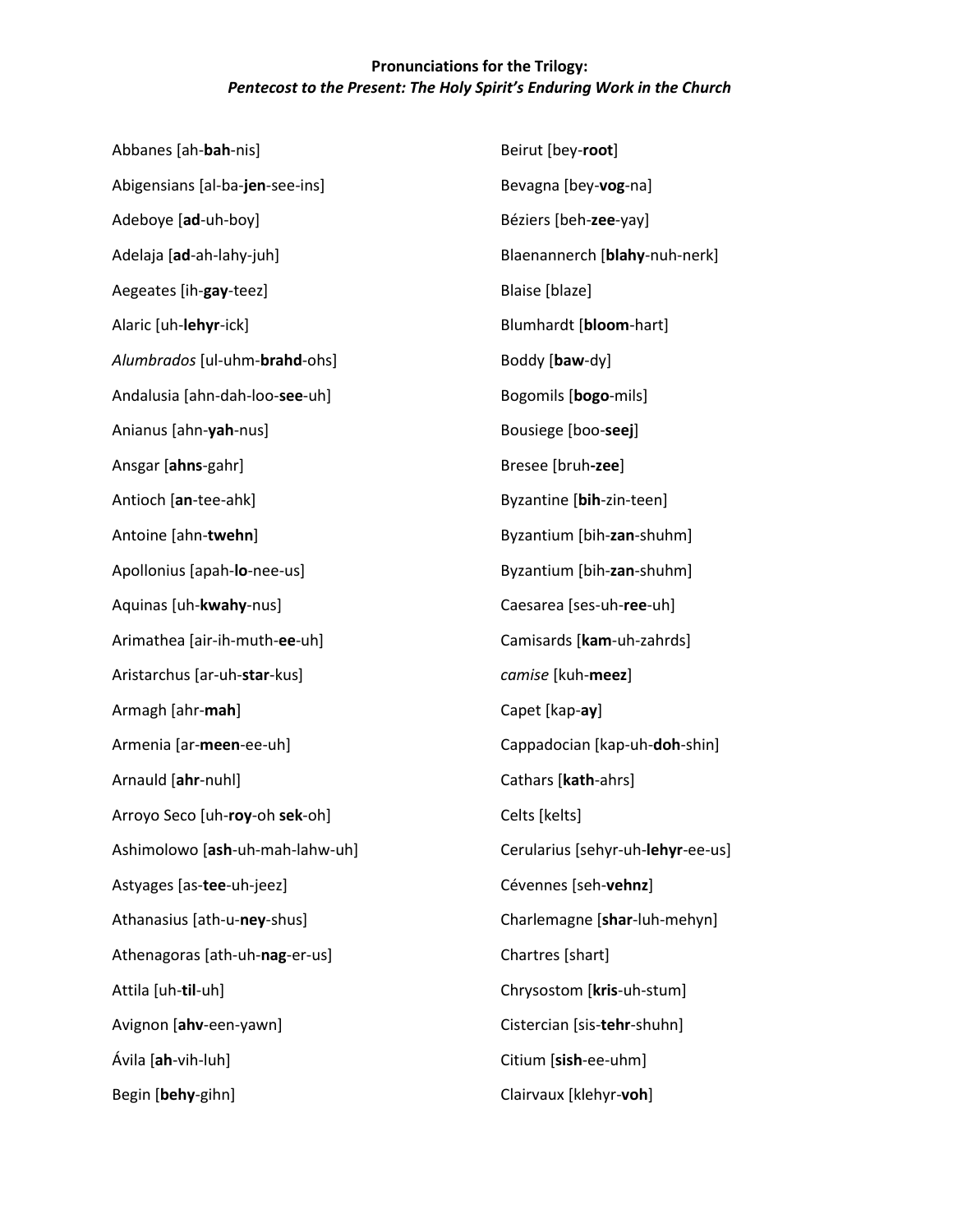| Clotilde [klo-teeld]                 | Erasmus [ih-raz-mus]             |
|--------------------------------------|----------------------------------|
| Colossae [ke-lah-see]                | Erastus [ih-ras-tus]             |
| conquistadors [kon-key-sted-orz]     | Euchites [yoo-khytes]            |
| consolamentum [kahn-suhl-uh-men-tum] | Eusebius [yoo-see-bee-us]        |
| Constantine [kon-stuhn-teen]         | Evagrius [ah-vahyg-ree-es]       |
| Constantinople [kon-stan-tuh-no-pul] | Fénelon [fehn-uhl-lin]           |
| Constantius [kahn-stan-tee-yus]      | Ferrer [fuh-rehyr]               |
| Corazzo [kah-raz-zoh]                | filioque [fil-ee-oh-kwee]        |
| Cyprian [sip-ree-un]                 | Fiore [fee-ohr-ay]               |
| da Todi [da toh-dee]                 | François [frahn-zwah]            |
| Dacia [day-shuh]                     | Friedrich [free-drik]            |
| Dauphin [doh-fen]                    | Frisia [free-zshuh]              |
| de Legazpi [de lay-gaz-pee]          | Frisians [free-zshins]           |
| de Pãris [de pehr-ee]                | Gaiseric [guy-surik]             |
| de Voragine [de vo-rah-jih-ney]      | Galerius [ga-lahyr-ee-yus]       |
| Decius [dee-shuhs]                   | Ghezzi [gayt-see]                |
| di Bernardone [dih ber-nar-doh-ney]  | Giovanni [jee-oh-vahn-ee]        |
| Didache [did-akh-ay]                 | glossolalia [glos-uh-ley-lee-uh] |
| Didymus [did-ee-mis]                 | Gondophares [ghand-oh-poor]      |
| Diocletian [dahy-uh-klee-shun]       | Gottliebin [gaht-leeb-ihn]       |
| Domitian [duh-mish-uhn]              | Grebel [grey-buhl]               |
| du Plessis [doo-pleh-see]            | Guerra [gwehr-rah]               |
| du Vergier [dooh vehr-zshee]         | Guise [geez]                     |
| Duquesne [doo-kane]                  | Gulag [goo-lak]                  |
| Edinburgh [ed-n-bur-uh]              | Gutenberg [goot-en-burg]         |
| encomienda [eng-kuh-myen-dah]        | Guyon [gwee-awhn]                |
| Enoch [ee-nok]                       | Hagia Sophia [i-yah-sof-yuh]     |
| Ephesus [ef-eh-sus]                  | Haimon [hay-min]                 |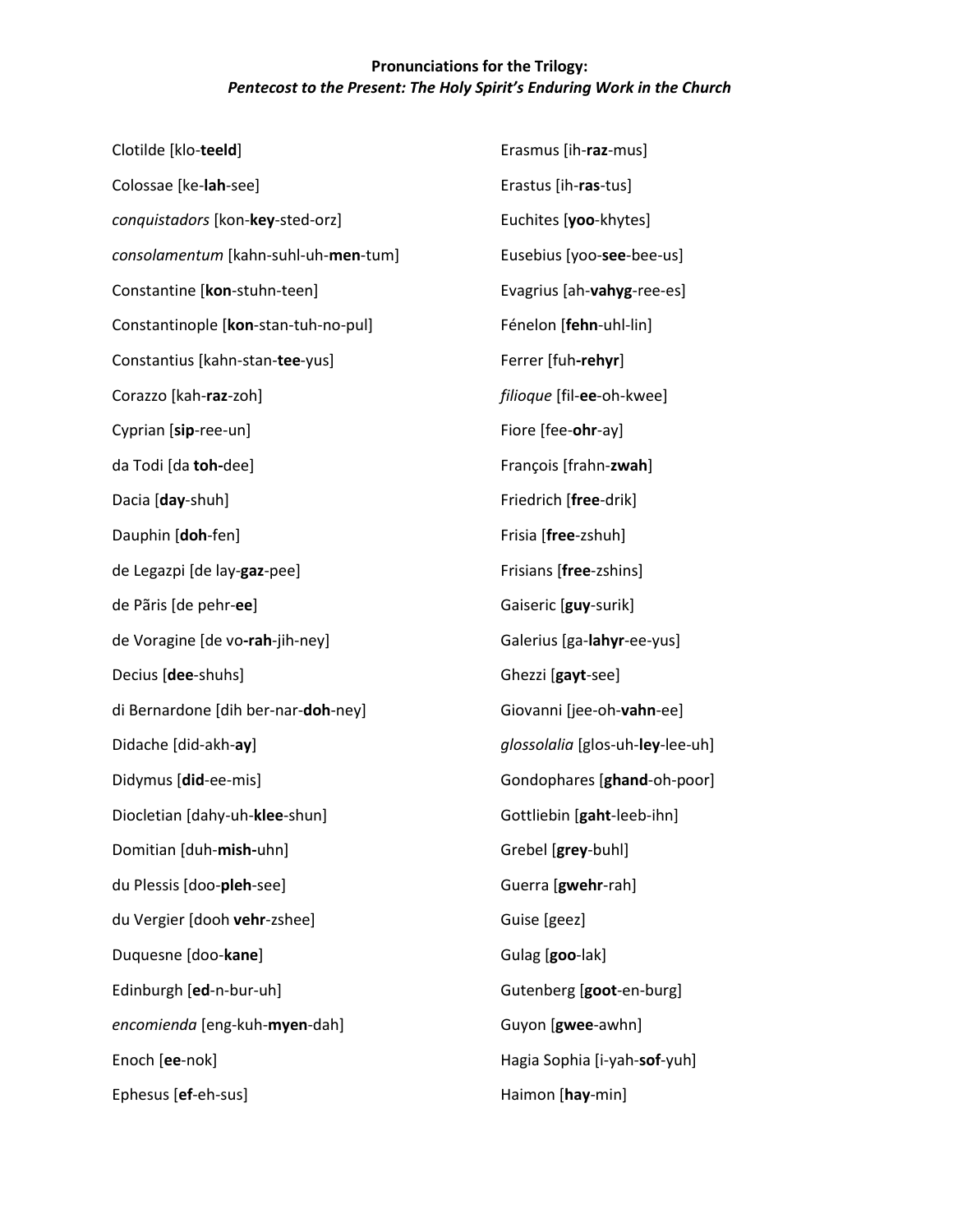| Helena [hel-uh-nuh]                               | Joncquet [zshoon-kay]               |
|---------------------------------------------------|-------------------------------------|
| Heraut [ahy-voo]                                  | Keswick [kes-ik]                    |
| Hermas [her-mahs]                                 | Kition [kee-tee-uhn]                |
| Hermogenes [her-maj-ah-neez]                      | Lanphier [lan-feyhr]                |
| Herrnhut [hehr-n-hoot]                            | Laodicea [ley-od-uh-see-uh]         |
| Hesychasts [hes-ih-kasts]                         | Leicestershire [les-ta-shur]        |
| heteroglossolalia [het-uh-roh-glos-uh-ley-lee-uh] | Licinius [le-sih-nee-es]            |
| Hierapolis [hy-ah-rah-pah-lis]                    | López [loh-pez]                     |
| Hilarion [hi-lehyr-ee-on]                         | loquela [lo-keh-la]                 |
| Hippolytus [hip-awl-lih-tus]                      | Loughor [lahk-er]                   |
| Huguenots [hyoo-ge-nots]                          | Loyola [loy-oh-luh]                 |
| Huldrych [uhl-risch]                              | Lyons [lee-own]                     |
| Hus [hoos]                                        | Macarius [mah-kehyr-ee-es]          |
| Hutter [hoot-er]                                  | Madame [ma-duhm]                    |
| Hutterites [hoot-uh-rahyts]                       | Malachy [mal-uh-kee]                |
| Ignatius [ig-ney-shuhs]                           | Manichaeism [man-ee-kee-i-zhum]     |
| Illyricum [ih-leer-ih-kum]                        | Marcion [mahr-shun]                 |
| Irenaeus [ear-uh-nay-us]                          | Maria Woodworth-Etter [mah-rhy-ah]  |
| Iria Flavia [eer-ee-uh flav-ee-uh]                | Marseilles [mahr-say]               |
| Jacobus [yah-co-bis]                              | Matthys [mah-teece]                 |
| Jacopone [yak-a-poh-nay]                          | Maxentius [max-en-shus]             |
| Jacques [szhock]                                  | Maximian [max-uh-mee-uhn]           |
| Jan (Czeck) [yahn]                                | Maximinius [max-ah-min-ee-es]       |
| Jean (French) [zshawn]                            | Melanchthon [mee-launch-tun]        |
| Jeanne [zhawn]                                    | Melchior [mel-kee-or]               |
| Jesuits [jezh-oo-its]                             | Menachem [men-ah-kem]               |
| Joachim [yo-ah-kim]                               | Mesopotamia [mes-ah-pah-tay-mee-uh] |
| Johann [yo-hahn]                                  | Messalians [meh-sayhl-yens]         |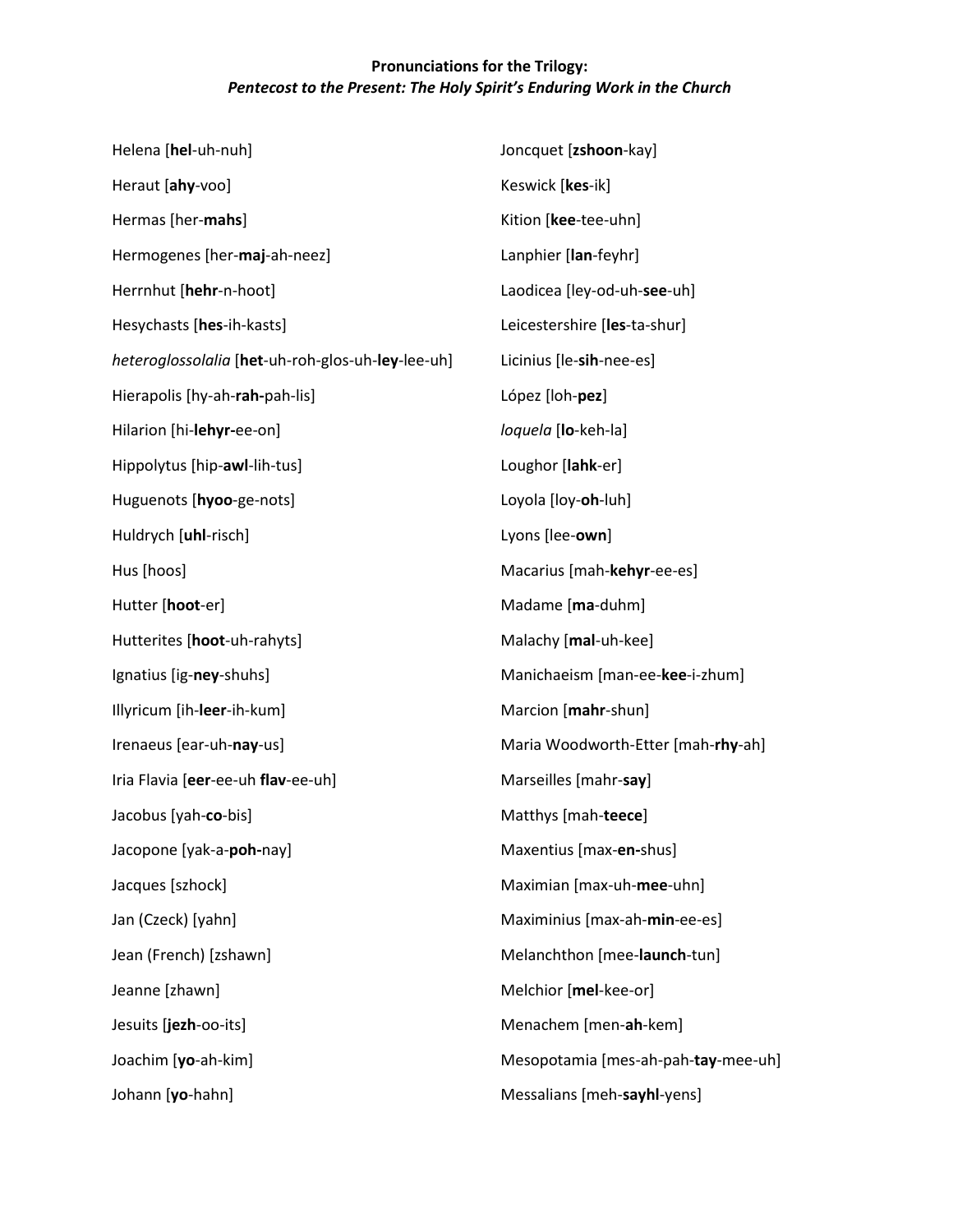| Miguel [mee-gehl]                  | Paulicians [paw-lih-shins]                        |
|------------------------------------|---------------------------------------------------|
| Milan [mi-lahn]                    | Philetus [fy-lee-tis]                             |
| Molokans [mah-leh-kahns]           | Philippi [fi-lip-pahy]                            |
| Monarchian [mahn-ahr-kee-in]       | Phineas [fin-ee-us]                               |
| Montségur [moh-say-gyehr]          | Photios [foh-shee-uhs]                            |
| Motovilov [mah-tav-ihl-lav]        | Phrygia [fri-jee-uh]                              |
| Mukti [mook-tee]                   | Pietism [pahy-ih-tiz-uhm]                         |
| Müntzer [moont-zher]               | piety [pahy-ih-tee]                               |
| Muslim [mooz-lem]                  | Pieve [pee-yay-vuh]                               |
| Myconius [mih-cohn-ee-us]          | Pliny [plin-ee]                                   |
| Nauvoo [naw-voo]                   | Poitiers [pwah-tyey]                              |
| Nazianzus [naht-zee-ahn-zee-nausz] | Poitiers [pwah-tyey]                              |
| Nebuchadnezzar [neb-uh-kud-nez-er] | Port-Royal [pohr-roy-al]                          |
| Neocaesarea [nee-oh-ses-uh-ree-uh] | Possidius [pah-sid-ee-us]                         |
| Nicaea [nahy-see-uh]               | Praxeas [prak-sey-us]                             |
| Nicene [nahy-seen]                 | protégé [proh-tuh-zhey]                           |
| Nikolay [nik-oh-lahy]              | Provence [prah-vence]                             |
| Nitria [nit-ree-uh]                | Racine [rah-seen]                                 |
| Noailles [no-why-eh]               | Ramabai [ram-uh-bahy]                             |
| Notre Dame [noh-truh dahm]         | Reconquista [ree-con-kee-stuh]                    |
| Nyssa [nih-suh]                    | Renaissance [renah-zants]                         |
| O' Morgair [oh mohr-gis]           | Rituale Romanum [ree-tu-el roh-mahn-um]           |
| Pachomius [puh-ko-mee-us]          | Ruysbroeck [rhyz-bruk]                            |
| Padrón [pah-drahn]                 | Saint-Cyran [sen-see-ohwn]                        |
| Padua [paj-oo-uh]                  | Saint-Médard [sen mee-dahr]                       |
| Paraclete [pehyr-uh-kleet]         | Saint-Pierre-sur-Dives [sen pee-yehr sur dee-vuh] |
| Pascal [pas-kal]                   | Salamanca [sal-uh-mahn-kuh]                       |
| Patmos [paht-maws]                 | Sambucina [sahm-boo-see-yahn-uh]                  |